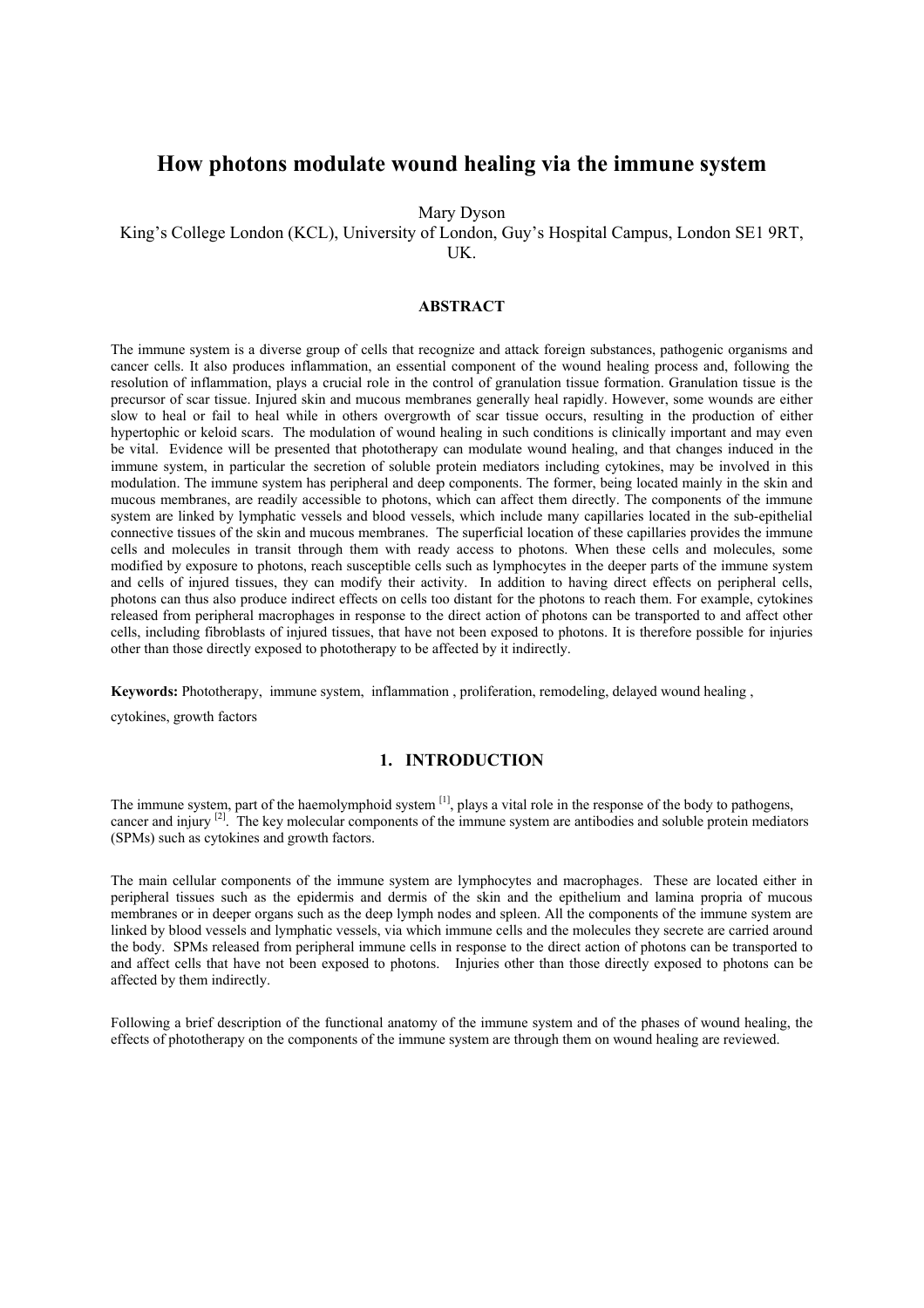## **2. FUNCTIONAL ANATOMY OF THE IMMUNE SYSTEM**

The body has *first, second and third lines of defense*. If pathogens and other foreign, non-self, materials penetrate the body's first line of defense, the outer epithelium of the skin and mucous membranes that normally prevents their entry, the immune system is activated, its innate component forming the body's second line of defense and its adaptive component the body's third line of defense.

## **2.1 Innate immune system**

The innate immune system, the body's *second line of defense*, is activated if the first line of defense fails. Its cells, which include Langerhans cells, are mainly located in the skin associated lymphoid tissue (SALT)<sup>[3]</sup> and mucous membrane associated lymphoid tissue (MALT). Their superficial location renders them accessible to photons during phototherapy. Other immune cells, the natural killer (NK) cells, patrol the body in the blood and lymph, lysing cancer cells and virusinfected cells. The response of the innate immune system is non-specific and immediate. It is enhanced by cytotoxins secreted by the NK cells. During it neutrophils, macrophages, NK cells, T lymphocytes and antimicrobial proteins inhibit the spread of the invading substances. SPMs released locally recruit immune cells to the infected region and promote tissue repair. If the second line of defense fails, the *third line of defense*, the adaptive immune system, is activated.

SPMs consist of 3 groups:

- 1. CHEMOKINES, for example fractalkine, are chemotactic molecules that attract and activate inflammatory cells
- 2. CYTOKINES, for example interleukins, are molecules that regulate division and differentiation of immune (inflammatory) cells
- 3. GROWTH FACTORS, for example platelet derived growth factor (PDGF), are molecules that stimulate division of both immune and non-immune (non-inflammatory) cells.

Immune or inflammatory cells include Langerhans cells, neutrophils, natural killer cells, monocytes, macrophages, T & B lymphocytes, plasma cells and mast cells. All play significant roles during the inflammatory and proliferative phases of wound healing. Non-immune or non-inflammatory cells that are of importance during wound healing include epithelial cells, endothelial cells, fibroblasts and myofibroblasts.

Photons can be absorbed not only by the superficially-located immune cells of the SALT and MALT and but also by immune cells in transit through the superficially-located blood and lymph capillaries of the skin and mucous membranes. Phototherapy can have a direct effect on the secretion of SPMs by these cells. By doing so it can accelerate the resolution of inflammation and thereby accelerate repair if this is delayed  $[4,5]$ . The deeper cells of the immune system and also non-immune cells of injured tissues can be affected indirectly by SPMs released from peripherally-located cells that have absorbed photons. Cells of injured tissues are more sensitive to phototherapy that cells of intact tissues<sup>[6]</sup>. Phototherapy thus has both local and systemic effects. The secretion of different SPMs may assist chronic wounds to heal by allowing them to progress from inflammation to the proliferative phase of wound healing when granulation tissue is formed and re-epithelialization occurs. Because of these systemic effects the use of phototherapy to treat one wound of a patient may lead to improvements not only in this wound but in the patient's other wounds.

#### **2.2 Adaptive immune system**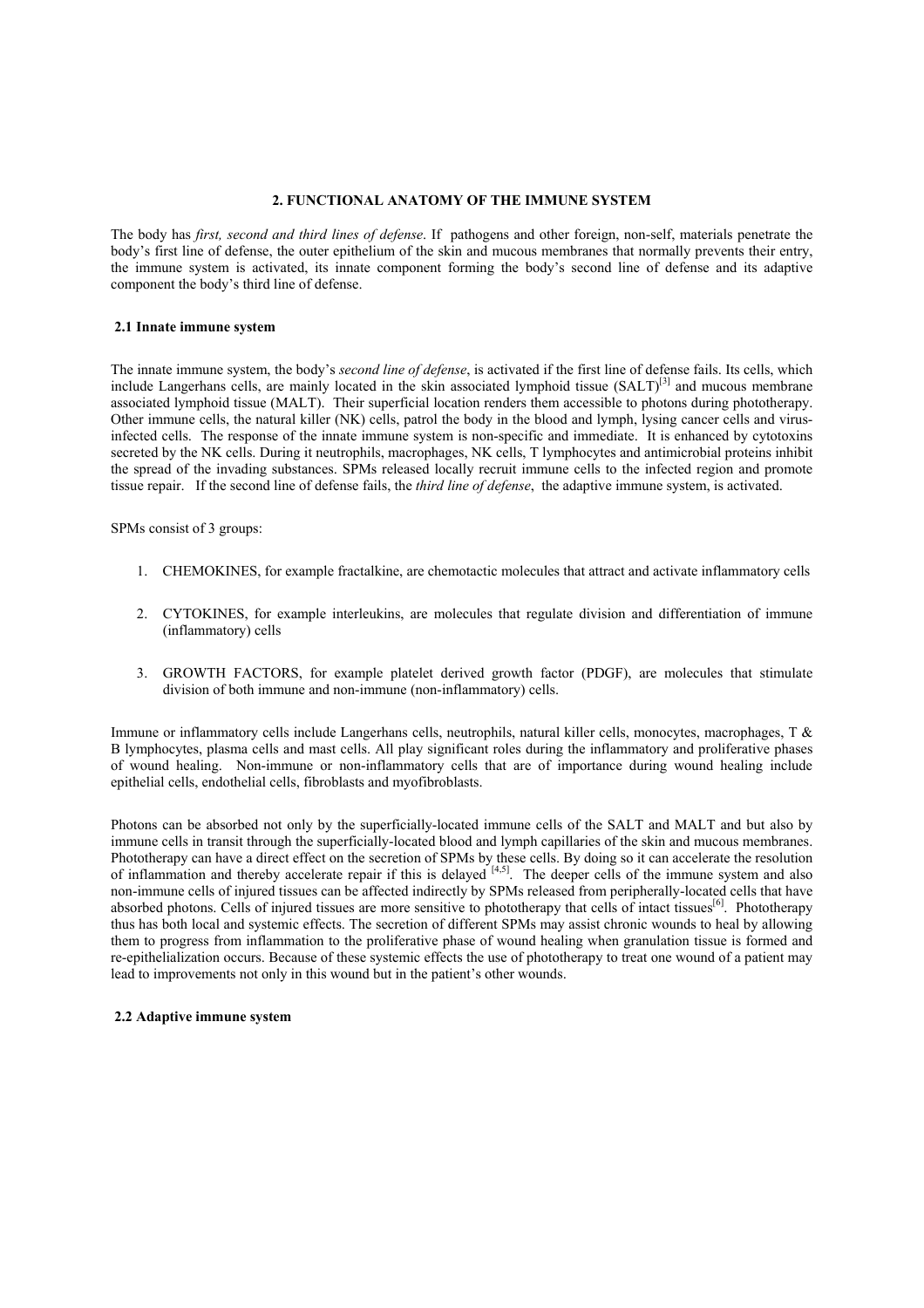The adaptive immune system, the body's *third line of* defense, is activated if the second line of defense fails. Its cells include macrophages, T lymphocytes and B lymphocytes, located in peripheral SALT and MALT, in more deeply positioned lymphoid organs such as deep lymph nodes and the spleen, and being transported in the blood and lymph. The superficial location of the SALT and MALT and of immune cells in transit through the superficial capillaries allows them to absorb photons and be affected by them directly. The deeper lymphoid organs can be affected indirectly. The response of the adaptive immune system is antigen-specific. Antigens are substances that bind to specific immune receptors and elicit an immune response, such as the production of specific antibodies by B lymphocytes and plasma cells. The adaptive immune system has cell-mediated and humoral components. Exposure to antigens produces an immunological memory, improving the ability of the body to respond to and recognize these antigens if they are encountered again.

## **2.3 Link between cutaneous nerves and SALT**

Cutaneous contact hypersensitivity (CH) reactions are closely correlated with Langerhans cells (LC), macrophages that arise from stem cells in the bone marrow and migrate into the epidermis. Also known as epidermal dendritic cells they help to activate the immune system by presenting antigens to lymphocytes. LCs may be linked synaptically to cutaneous nerve termini containing calcitonin gene-related peptide (CGRP), suggesting that there is a link between innervation and immune responses in the skin. It has been proposed that 'cutaneous nerves dictate whether antigen applied to the skin will lead to sensitivity or tolerance'<sup>[2]</sup>, linking the nervous system to the immune system. There is evidence that laser therapy can affect mast cell degranulation<sup>[6]</sup> resulting in activation of pain fibres. Nerve conduction<sup>[7]</sup> is also affected by phototherapy, supporting the hypothesis that it may affect the immune system via the nervous system.

## **3. WOUND HEALING**

#### **3.1 Outline**

Wound healing consists of a closely regulated cascade of events that follow injury and that in skin normally result in the regeneration of the epidermis and the replacement of the damaged dermis with scar tissue. The events can be grouped into the sequential and overlapping phases of *inflammation*, *proliferation,* and *remodeling.* If the dermis is damaged, hemostasis is the initial major component of inflammation, following which debris and damaged tissue are removed from the wound site by neutrophils and macrophages. Antigens are also detected and presented to T-lymphocytes by macrophages such as Langerhans cells. During proliferation, angiogenesis and the formation of matrix rich in type III collagen results in the production of granulation tissue over which the epidermis migrates and regenerates. Myofibroblasts which develop in the granulation tissue produce wound contraction, reducing the size of the wound. During remodeling, the granulation tissue is gradually transformed into less vascular, less cellular and more collagenous scar tissue which replaces the injured dermis. Much of the type III collagen is replaced by stronger type I collagen arranged in wider fiber bundles, increasing the tensile strength of the scar tissue although this remains weaker than uninjured dermis.

#### **3.2 Regulation of wound healing**

For wound healing to be successful, the multitude of events comprising it must be spatially and temporally regulated. This regulation is highly dependent on intercellular communication. Soluble protein mediators (SPMs), consisting of chemokines, cytokines and growth factors, are among the main substances involved in this communication: the other substances include hormones, neurotransmitters, receptors, protease and protease inhibitors<sup>[8]</sup>. Many of the SPMs are produced by immune cells, eg neutrophils, macrophages and lymphocytes. Following SPM synthesis and secretion, the SPMs diffuse or are transported in blood and lymph vessels to target cells involved in the healing process. They bind to specific receptor sites on the target cell surface. Binding triggers target cell activation, the activity depending on the target cell type. For example, myofibroblasts will contract, fibroblasts will (depending on their stage of differentiation) either proliferate or secrete matrix materials.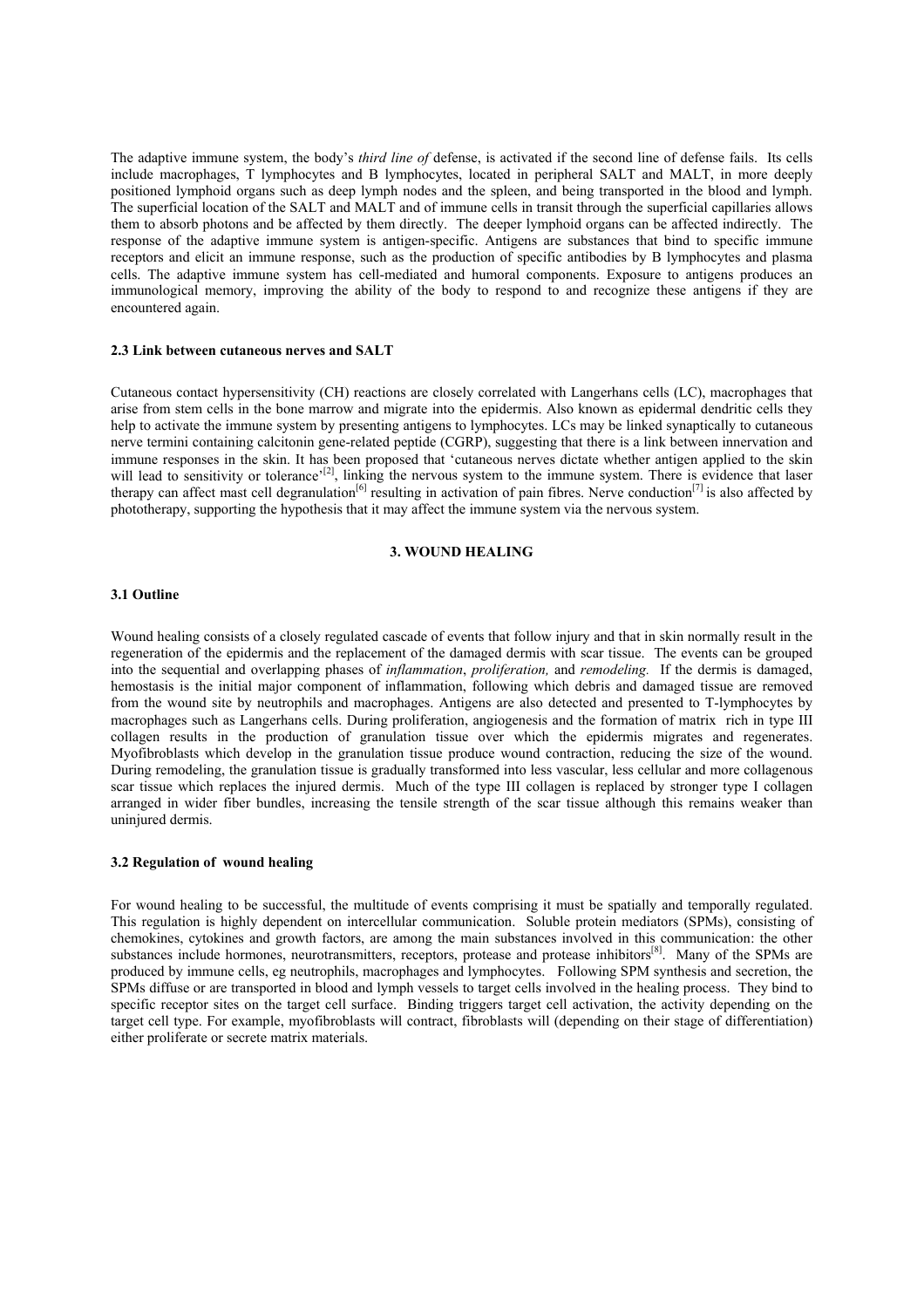SPM actions during wound healing include the following:

- 1. Action: Initiation of inflammation. SPMs : Il-1, TNF, etc.
- 2. Action: Cell recruitment to wound bed. SPMs: PAF, Il-1, Il-3, Il-6, TNF, etc.
- 3. Action: Debris removal. SPMs : Il-1, Il-2, Il-4, Il-5, Il-6, TNF, etc.
- 4. Action: Promotion of proliferative phase of healing. SPMs: FGF, PDGF, TGF-b, Il-1, Il-6, TNF etc

Key: Il = Interleukin; TNF = Tumor necrosis factor,  $PAF =$  Platelet activating factor,  $FGF =$  Fibroblast growth factor, PDGF = Platelet derived growth factor, TGF-b = Transforming growth factor-beta.

## **4. EXPERIMENTAL EVIDENCE OF ALTERED IMMUNE RESPONSE FOLLOWING PHOTOTHERAPY**

#### **4.1 Normalization of immunological activity**

A study of the effects of magnetic and laser therapy on the healing of fractures and blood levels of T and B lymphocytes in dogs has confirmed that laser therapy can stimulate fracture repair and has demonstrated a normalization of the immunological activity<sup>[9]</sup>.

## **4.2 Suppression of immune system**

Phototherapy delivered transcutaneously at high energy density  $(1,589 \text{ J/cm}^2)$  over spinal cord injuries in rats has been shown to significantly suppress immune cell activation and cytokine/chemokine expression within the spinal cord<sup>[10]</sup>. This suppression should reduce the development of collagen at the site of the injury and thus facilitate the growth of nerve fibers across the spinal cord defect. Treatment was with an 810nm, 150 mW diode laser.

#### **4.3 Cutaneous immunological activation**

A low-fluence pulsed dye laser operating at 585 nm, reported to be effective in the treatment of acne and atopic dermatitis and as a wrinkle reducing device, has been shown to produce direct cutaneous immunological activation in 8 human volunteers. 3 hours after laser treatment neutrophils, monocytes and mast cells were detected in the dermis. These acute inflammatory changes were also observed 1 week after treatment. Four weeks after treatment many lymphocytes were observed. One week after laser treatment all the subjects were positive for IL-2 and IL-4 mRNA, the level of IL-4 mRNA being larger than that of IL-2 mRNA $^{[11]}$ .

## **5. EXAMPLES OF EFFECTS OF PHOTOTHERAPY ON IMMUNE CELLS**

#### **5.1 Neutrophils**

Low-level laser therapy (LLLT) attenuates reactive oxygen species (ROS) production by human neutrophils and may therefore be effective in the treatment of inflammation $[12]$ . The attenuating effect was larger in the neutrophils of smokers than of non-smokers. The authors suggest that LLLT may improve wound healing in smokers via its effects on inflammation. The laser device used was a diode laser, 830 nm, continuous wave, applied with an energy density of 150  $mW/cm<sup>2</sup>$ .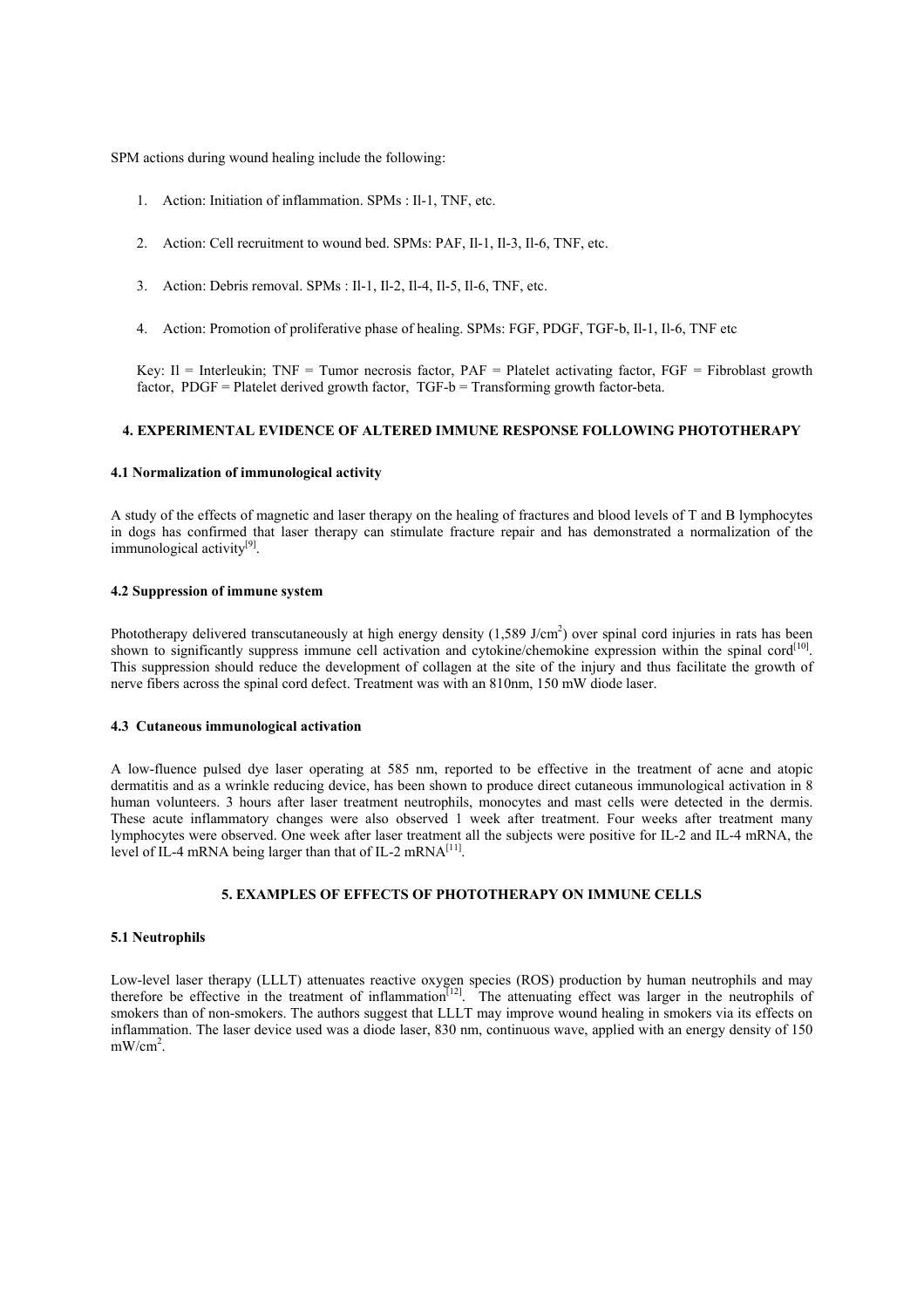#### **5.2 Mononuclear cells**

The proliferation of peripheral blood mononuclear cells can be enhanced by treatment in vivo with 632.8 nm low energy He-Ne, although this is less effective than the mitogenic stimulator phytohemaglutinin  $(PHA)^{[13]}$ . Should this lightinduced increase in proliferation also occur in vivo it could increase the supply of monocytes to injured tissues where they differentiate into macrophages.

#### **5.3 Macrophages**

**A.** In addition to phagocytosing debris at injury sites, macrophages also secrete cytokines that control the progression from inflammation to the proliferative phase of tissue repair<sup>[2,8]</sup>. Phototherapy has been shown to modify the uptake of calcium ions by macrophages in vitro $[14]$ , this modification of membrane permeability triggering cell activity. The increase in uptake of calcium ions by macrophages exposed to red light and infrared radiation has been shown to be both wavelength and energy density dependent. Of the wavelengths tested, 660, 820 and 870 nm were effective but 880 nm was not. Of the energy densities tested, 4 and 8 J/cm<sup>2</sup> were effective, but 2 and 19 J/cm<sup>2</sup> were not. This indicates that there is a therapeutic window of effectiveness; if the energy level supplied is either too low or too high the therapeutic response required will not be achieved. The wavelengths and energy densities that increased calcium uptake also stimulated secretion of growth factors into the medium in which the macrophages had been cultured. When this medium was added to cultures of fibroblasts that had not been exposed to phototherapy their division was stimulated, demonstrating that phototherapy can affect cells indirectly<sup>[15]</sup> via SPMs.

**B.** A study of the effects of low-intensity laser radiation (632.8 nm, 0.2 mW/cm<sup>2</sup>) on murine macrophages has shown a significant stimulation in their production of cellular tumor necrosis factor-alpha (TNF- $\alpha$ ) at exposures of from 5 to 180 s. Furthermore, TNF- $\alpha$  and IL-6 production were enhanced after the minimum exposure (5s), whereas prolonged exposure (60 and 180 s) did not induce changes in IL-6 production, indicating the importance of the energy level, and possibly treatment time, in activation of specific aspects of cellular metabolism<sup>[1</sup>]

#### **5.4 Lymphocytes**

**A.** The proliferation of human T-lymphocytes can be modulated in vitro by exposure to phototherapy of 820 nm wavelength at 50 mW and a pulsing frequency of 5 kHz. The energy densities used ranged from 1.2 to 13.2 J/cm<sup>2</sup>. It was found that in actively proliferating cells treated with the mitogen PHA, proliferation was reduced by laser treatment throughout the range of energy densities used. In contrast, in non-mitogen treated T-lymphocytes, energy densities of 1.2 and 3.6 J/cm<sup>2</sup> stimulated their proliferation whereas higher energy densities (10.8 and 13.2 J/cm<sup>2</sup>) were inhibitory<sup>[17]</sup>. These results support the hypothesis that the response of cells depends, in part, on their metabolic status.

**B.** Low-intensity laser radiation (632.8 nm, 0.2 mW/cm<sup>2</sup>) at exposures of 60 or 180 s decreased IL-6 production by murine splenic lymphocytes in vitro<sup>[16]</sup>. When considered with the findings in the other immune cells reported above and in vivo (4.1- 4.3) a trend emerges: short duration irradiation tends to induce immuno-activation, whereas prolongation of exposure tends to induce immunosuppression.

## **6. CLINICAL RELEVANCE TO WOUND HEALING**

Phototherapy has been used for many decades to treat the wounds of patients in whom healing is delayed<sup>[18]</sup>. It is suggested that treatment of the intact skin around chronic wounds may, provided that the correct parameters are used, activate immune cells of the SALT. This will increase the efficiency with which pathogens and debris are removed and stimulate the release of cytokines of value in the proliferative phase of repair. Furthermore latent SPMs such as transforming growth factor–beta 1 (TGF-B1), of crucial importance in wound healing, can be activated by phototherapy<sup>[19]</sup>. In addition to exposing SALT to phototherapy, irradiation of peripheral lymph nodes could also be of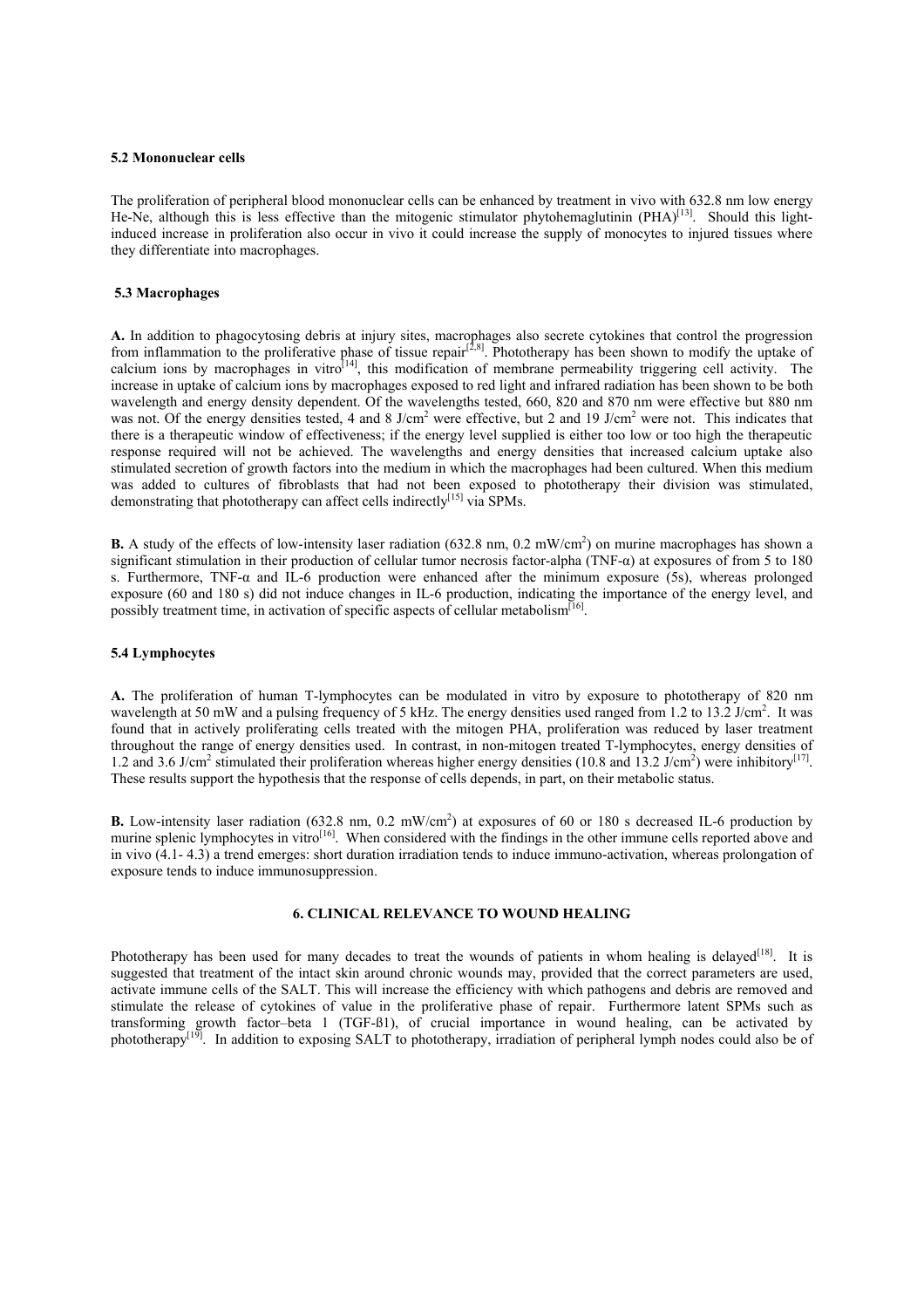value in that more immune cells will be exposed to the beneficial effects of phototherapy. Immune cells from these nodes will enter the lymphatics and be transported to the wounds where they and the cytokines they secrete can assist in the healing process<sup>[20]</sup>.

It is possible that variation in the treatment parameters used may determine which SPMs are secreted. Different mediators are necessary for different activities during wound healing, including the initiation of inflammation, the recruitment of inflammatory and non-inflammatory cells to the wound bed, debris removal by neutrophils and macrophages, and the induction of granulation tissue formation. Chronic wounds may be trapped in the inflammatory phase of healing; compared with healing wounds, they have more inflammatory cytokines, higher protease activity, lower mitogenic activity and contain fewer mitotically competent cells<sup>[8]</sup>. Selection of appropriate treatment parameters may move them on to the proliferative phase of healing. What these parameters are remains to be determined. Antibody array screening allows the rapid monitoring of the induction of different SPMs<sup>[21]</sup>. Selection of the best parameters could optimize the treatment of chronic wounds with phototherapy, helping improve the quality of life of millions of people world wide. Photon-induced effects on hypertophic and keloid scars involving the immune system require investigation.

## **7. CONCLUSIONS**

Cells of the immune system initiate acute inflammation, an essential part of the healing process. The peripheral components of the immune system such as the Langerhans cells of the epidermis are readily accessible to photons and can be affected by them directly, triggering the release of a variety of SPMs which orchestrate the sequential events of the inflammatory, proliferative and remodeling phases of wound healing. These SPMs can either diffuse or be transported by blood and lymph vessels to the other parts of the immune system and to distant injured tissue where they can initiate reparative changes, thus amplifying the direct effects of the superficially absorbed photons. Cells can therefore be affected indirectly by photons without the need to absorb them. Photon-induced changes in peripherally located nerve fibers and in the endocrine system can also modulate wound healing either directly or indirectly. There is some evidence that exposure of immune cells different parameters of phototherapy can alter the types of SPMs produced. It may therefore be possible to select which treatments should be used to improve healing where it is defective. Further research on the effects of different parameters on SPM production by immune cells is indicated.

#### **Acknowledgements**

It is with great pleasure that I acknowledge and thank my many colleagues at Guy's Hospital whose research is referred to in this paper. They include Drs Atif Aaiby, Peter Bolton, Lucy Ghali, Salah El Sayed, Wil Harvey and Steve Young.

#### **References**

[1] Bannister L (1995) "Haemolymphoid system". *Gray's Anatomy*, Edited by Bannister LH, Berry MM, Collins P, Dyson M, Dussek JE, Ferguson MJW, 1399-1450. Churchill Livingstone, Edinburgh.

<sup>[2]</sup> Streilen JW, Alard P, Niizeki H. (1999) "A new concept of skin-associated lymphoid tissue (SALT): UVB light impaired cutaneous immunity reveals a prominent role for cutaneous nerves". The Keio Journal of Medicine. PMID: 10206015

[3] Martin P, Leibovich S (2005) "Inflammatory cells during wound repair: the good, the bad and the ugly". Trends Cell Biol 15(11):599-606.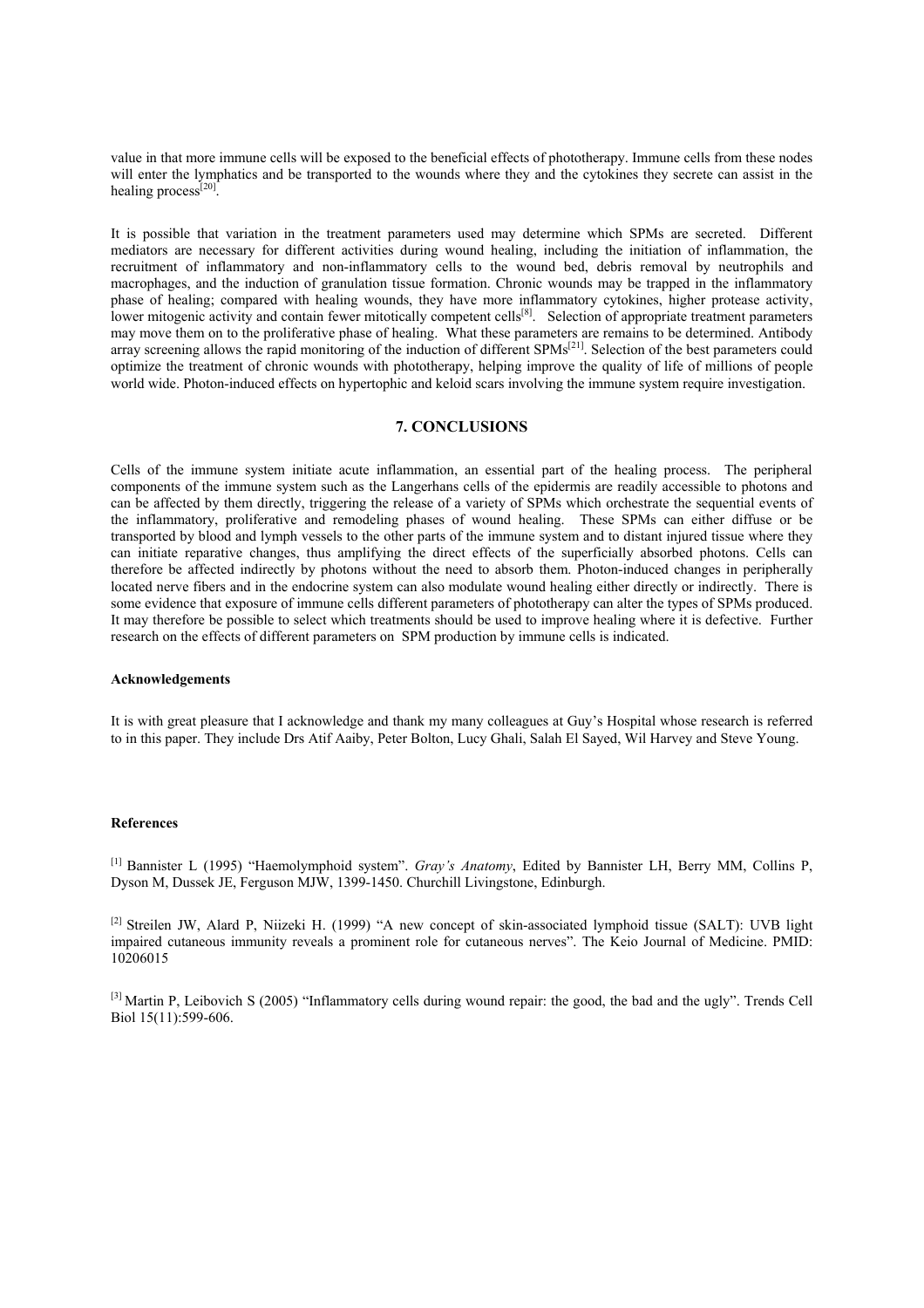- [4] Dyson M, Young S (1986) "The effects of laser therapy on wound contraction and cellularity". Laser Med. Sci. 1:125- 130.
- [5] Dyson M (2007) "Adjuvant therapies: ultrasound, laser therapy, electrical stimulation, hyperbaric oxygen and Vacuum-assisted closure". *Leg Ulcers: a problem-based learning approach*. Edited by Morison MJ, Moffatt CJ, Franks PJ, 429-451.Mosby Elsevier, Edinburgh.
- [6] El Sayed S, Dyson M (1990) A comparison of the effect of multi-wavelength light produced by a cluster of semiconductor diodes and each individual diode on mast cell number and degranulation in intact and injured skin". Laser Surg Med 10:559-568
- [7] Vinck E, Coorevits P, Cagnie B, De Muynck M, Vanderstraeten G, Cambier D (2005) "Evidence of changes in sural nerve conduction mediated by light emitting diode irradiation". Lasers Med Sci 20(1):35-40.
- [8]Ovington LG, Schultz GS (2004) The physiology of wound healing. *Chronic Wound Care: a problem-based learning approach*. Edited by Morison MJ, Ovington LG, Wilkie K, 83-100. Mosby Elsevier, Edinburgh.
- $^{[9]}$  Balbekov IM, Khanaplyaev UK (2001) "Healing of bone fractures of rat shin and some immunological indices during magnetic and laser therapy and osteosynthesis by the Ilizarov method". Bull Exp Biol Med 131(4):399-402
- [10] Byrnes KR, Waynant RW, Ilev IK, Barna L, Smith K, Heckert R, Gerst H, Anders JJ (2005) "Light promotes regeneration and functional recovery and alters the immune response after spinal cord injury". Lasers Surg Med 36(3):171-185.
- [11] Omi T, Kawana S, Sato S, Takezaki S, Honda M, Igarashi T, Hankins RW, Bjerring P, Thestrup-Pedersen K (2005) "Cutaneous immunological activation elicited by a low-fluence pulsed dye laser". Br J Dermatology 153 Suppl 2:57- 62.
- [12] Fujimaki, Shimoyama T, Liu Q, Nakaji S, Sugawara K (2003) "Low-level laser irradiation attenuates production of reactive oxygen species by human neutrophils". J Clin Laser Med Surg 21(4):165-170.
- [13] Gulsoy M, Ozer GH, Bozkulak O, Tabakoglu HO, Aktas E, Deniz G, Ertan C (2006) "The biological effects of 632.8 nm low energy He-Ne laser on peripheral blood mononuclear cells in vitro". J Photochem Photobiol B 8293):199-202.
- [14] Young SR, Dyson M, Bolton P (1990) "Effect of light on calcium uptake by macrophages". Laser Therapy 2:53-57.
- [15] Young S, Bolton P, Dyson M, Harvey W, Diamantolpoulos C (1989) "Macrophage responsiveness to light therapy. Lasers Surg Med 9:497-505.
- [16] Novoselova EG, Cherenkov DA, Glushkova OV, Novoselova TV (2006) "Effect of low-intensity laser radiation (632.8 nm) on immune cells isolated from mice". Biofizika 51(3):509-518.
- [17] Agaiby A, Ghali L, Dyson M (1998) "Laser modulation of T-lymphocyte proliferation in vitro. Laser Therapy, 10:153-158.
- [18] Mester E, Mester AF, Mester A (1985) "The biomedical effect of laser application". Lasers Surg Med 5:31-39.